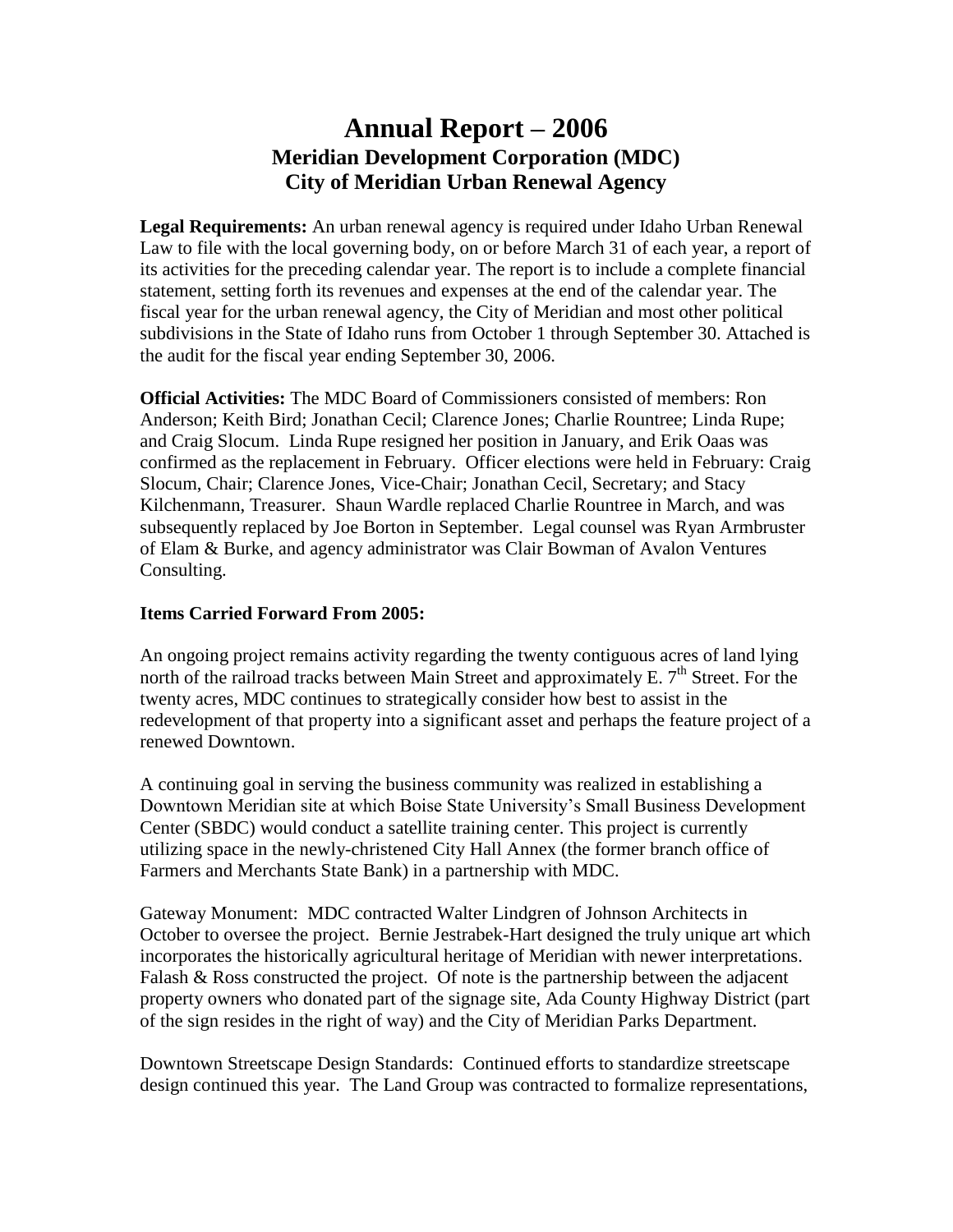and Beniton Construction assisted in estimating installation pricing. MDC continued to seek public input and comment on the future treatments.

**New initiatives:** Calendar year 2006 allowed for a number of new projects undertaken by MDC.

- Downtown Wi-Fi: MDC implemented a pilot program which makes Meridian the first City in Idaho to have FREE wireless internet access. The committee worked diligently to outline this initiative, and the board approved funding of 3 broadcast stations, and a well publicized kickoff event was held in September.
- Brownfields Grant Application: MDC solicited Requests For Qualifications from firms to write the grant. TerraGraphics Environmental Engineering was selected, and is writing the \$200,000 community-wide proposal to EPA.
- Split Corridor Transportation Improvement: MDC is currently considering partnership opportunities with ACHD to complete this important project.
- $\bullet$

#### **Other Notable Events:**

• The Board held a visioning workshop, through which a new Mission Statement was contrived:

> The Meridian Development Corporation is committed to the economic stimulation and expansion of Downtown Meridian into a thriving area that provides opportunities in which to live, work, and play. Renewal and redevelopment will be supported through strategic use of resources to create successful projects that will attract and serve the people of Meridian.

Focus Areas:

- Pedestrian Friendly
- Transit Support
- Sustainable Job Creation
- Public Art and Beautification
- Affordable Workforce Housing
- Public Parking
- Balanced Retail Environment
- The City of Meridian purchased the former Creamery site at Broadway and Meridian Road. A new 80,000 square foot City Hall is planned at the site. In addition, public input is sought on design and layout for the site.
- Oaas Laney purchased the former DD Feed site. It has been razed, and is currently being planned for re-development.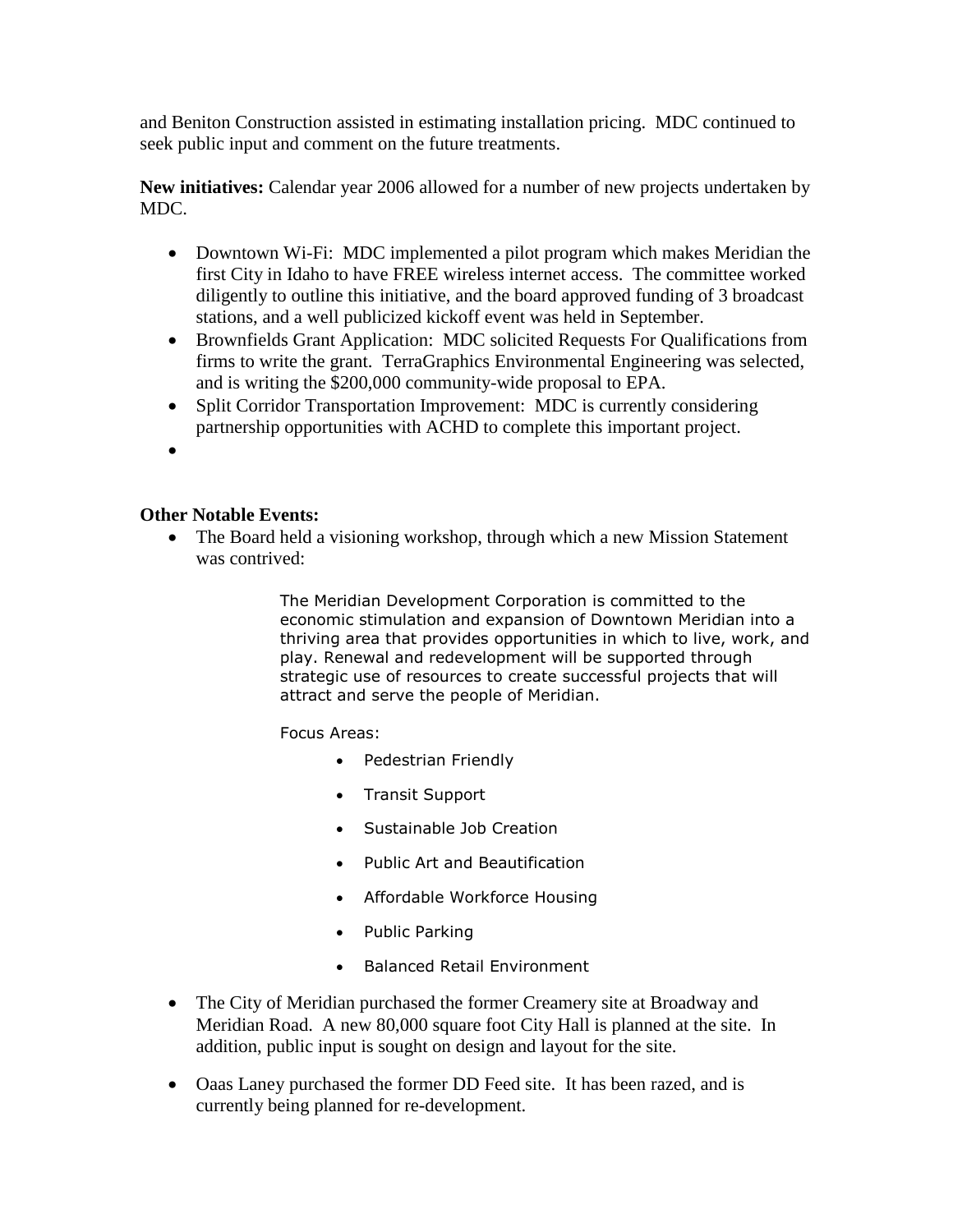- MDC Engaged Eide Baily for audit services.
- MDC submitted Request For Proposals for a \$500,000 Line of Credit. Farmer's and Merchants State Bank was selected as the preferred vendor.

Respectfully submitted,

Shaun Wardle, Administrator Meridian Development Corporation March 28, 2007